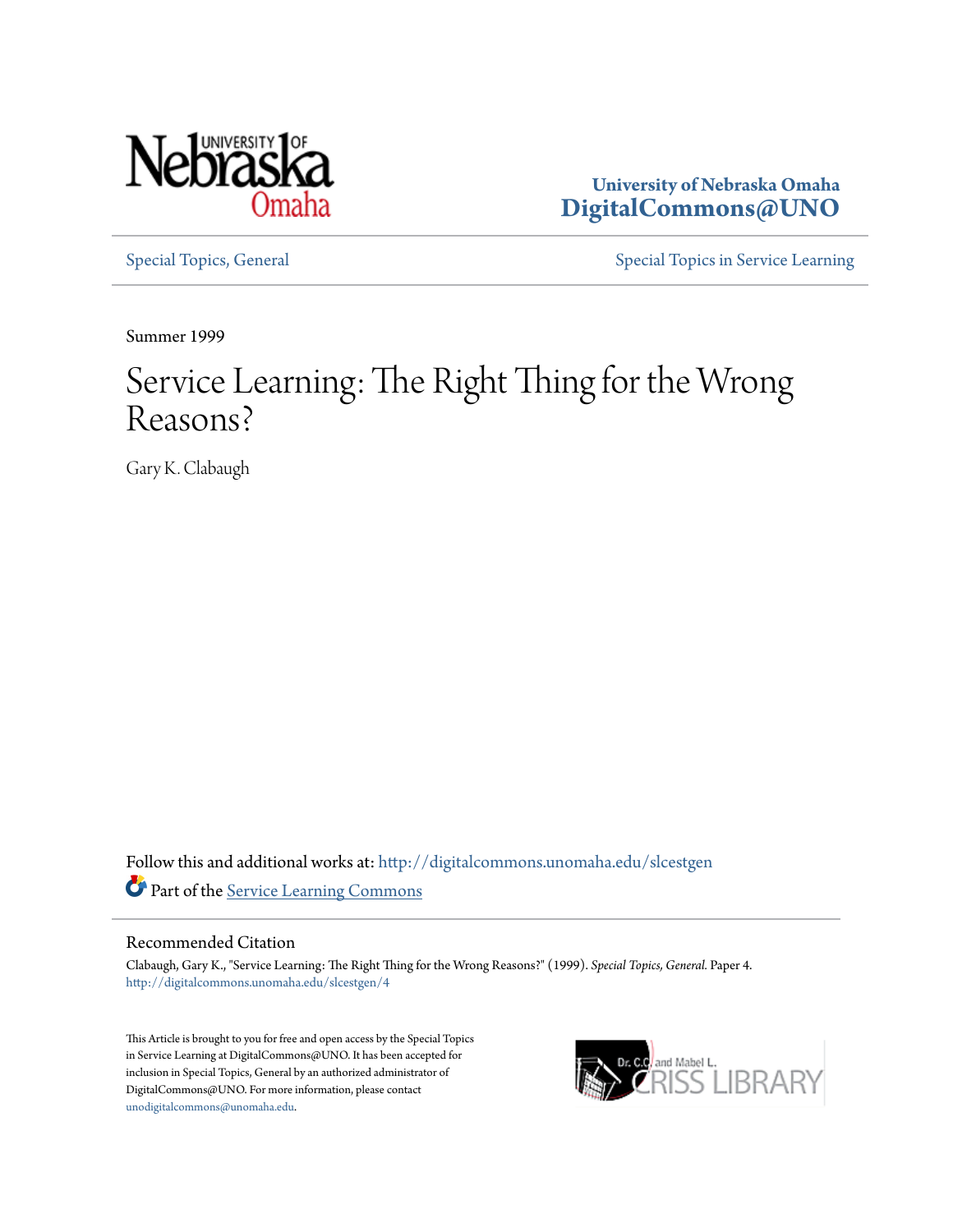make up a responsible society or how schools might encourage them. This lack of balance in the text reduces it to a level of a manual on how to bring about curriculum change. Its ideas could well be applied to any curriculum area that lends itself to direct student involvement in which learners encounter the views, values, and lifestyles of other people. (Sp01t as well as personal and social education are obvious contenders here.) The marginalisation of citizenship and its values in this collection of case studies in favour of a curriculum-development perspective is disappointing. 11lis reader wanted to read about a range of American practice in a cuniculum area that is rapidly gaining national prominence in British primary and secondaty schools.

The final section, on models of partnership, attempts to bring together some emerging points, but again the emphasis tends to be more on learning and less on the concept and practice of service. Perhaps this final section could have summarized thoughts on the nature and values of service to the community to give substantive content to a text heavy on process.

#### Service Learning for the Multiple Intelligences Classroom by Sally Berman (Arlington Heights, Ill.: Skylight, 1999) Reviewed by Gregory J. Marchant Associate Professor of Educational Psychology Ball State University, Muncie, Ind.

In service learning, students use meaningful community service to achieve educational goals. By most accounts, setvice learning is a good thing, a very good thing. For instance, a recent article in *Educational Lead-* $\mathit{ership}$  suggested that service learning helped develop stronger ties to the community, deeper feelings of self.worth, a spiritual core, a moral code, and a sense of civic pride. 1 However, concerns have been raised regarding transportation, scheduling, supplies, funds, time and energy taken from academics, and burdens on working students.<sup>2</sup> Therefore, although the benefits of setvice learning may be great, setvice leaming projects may be difficult to implement.

In this, her fifth book involving implementing innovative teaching approaches, Sally Berman uses her thirty years of high school teaching experience to present nine service learning projects. The goal of the book is to present the benefits of service learning while minimizing implementation problems. There are three projects for each of the three levels of sophistication presented. The basic service learning projects are an "adopt a road" cleanup project, a program lending used spotting equipment, and a

project to provide hygiene products to the homeless. The intermediate projects involve reading to young children or senior citizens, working in a soup kitchen, and tutoring for community members, especially senior citizens, on computers. The advanced service learning projects involve both facilitating information to and from the community and the federal government, and organizing visual arts students to beautify areas through graffiti removal, creating public art, and planting ornamental gardens.

Each project is described with attention to ex amples, materials needed, and a learning focus. The book describes how to manage each project through preparation, monitoring, and evaluation. The assessment and evaluation components are particularly usefuL Student reflection is also emphasized with log pages for elementary, middle school, and high school levels. The book links big ideas with details that will serve teachers wishing to provide well-designed setvice learning experiences. There is no indication, however, that the content or organization of the book is informed by the concept of multiple intelligences, as the title implies.

Service learning is more than forcing students to do volunteer work in the community. The educational benefits of setvice learnlng cannot be assumed; they need to be built into the projects. This book provides a framework for maximizing the educational benefits of nine key service learning projects while presenting, organizing, and managing approaches to help with the implementation. These specific projects can serve as examples for transfer and for the development of other projects.

1. B. Gardner, "The Controversy over Service Learning," *NEA Today16,* no. 2 (1997): 17,

2. S. Krystal, "The Nurturing Potential of Service Learning," *Educational I.eadersbip* 5\_6, no. 4 (1998/1999): SH--62.

#### Leading without Power: Finding Hope in a Serving Community by Max De Pree

(San Francisco: Jossey-Bass, 1997) Reviewed by Jean E. A. Fleming, Assistant Professor Adult and Community Education Dept. of Educational Leadership, Ball State University

Max De Pree, author of *Leadership Is an Art* and *Leadm,hip jazz,* provides anodrer provocative view of leadership, work, and life in his most recent work, *Leading* without Power. From forty years of experience in forprofit and not-for-profit organizations and nineteen years as a grandparent, De Pree brings to life his belief that organizations and individuals must continually move toward realizing their potential. De Free sees potential not as limited to self-fulfillment, but as expressed through stewardship and servanthood. He suggests that

**The members** for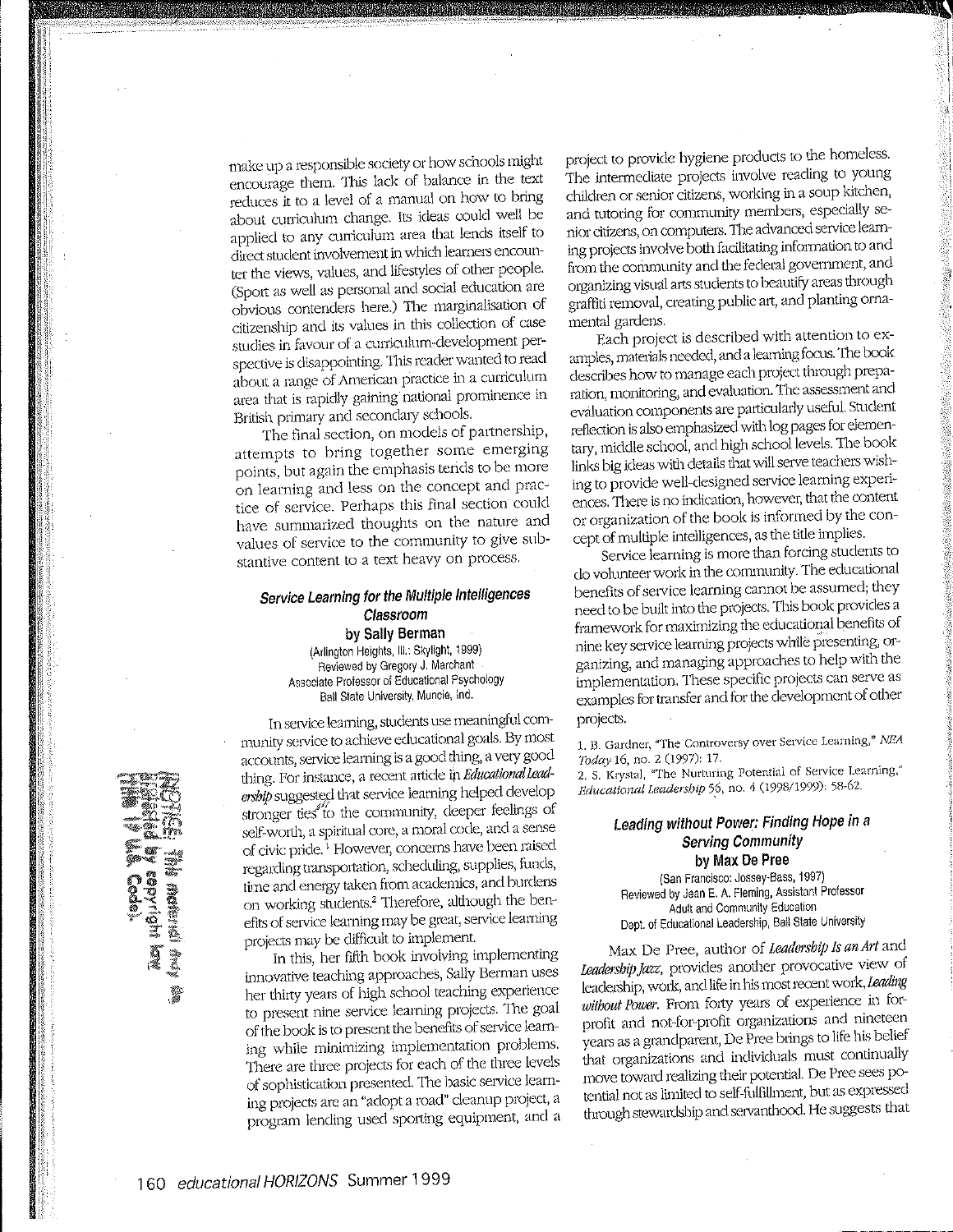human potential is best expressed through love.

The concept of organizations as places of realized potential, as places where "persons can fulfill their promise" (p. 11), is central to this book Each chapter is devoted to assisting organizations to become such places, to develop the characteristics of what De Free refers to as movements and as vital organizations. According to De Free, realized potential involves not so much the how of work, but rather the why; the focus is not on goals but on the kinds of persons we intend to become. Thus the book is no how-to manual. Instead, it might be considered a series of conversations to be held on the way to creating places of realized potential.

De Free identifies attributes of vital organizations that seem to encapsulate his hopes for organizations as places of realized potential: truth, access, discipline, accountability, nourishment for persons, authenticity, justice, respect, hope, workable unity, tolerance, simplicity, beauty and taste, and fidelity to a mission. He sees these vital organizations as having both pragmatic and moral dimensions, both reaching "outward to setve others and inward toward their potential" (p. 180). Indeed, moral purpose is at the heart of De Pree's message, for "without moral purpose, competence has no measure and trust no goal" (p. 179).

This book is not about power, or at least not about extemally imposed power. It is, rather, about creating places that reach for human potential through servlce to the common good, and through that setvice, find hope. Power has no meaning when people volunteer, when they work for love and fulfillment, as they do in many nonprofit settings. De Pree has written the book in hopes that for-profit organizations may learn from the nature of work of nonprofit groups, and that nonprofits might also come to look at leadership in a new light.

Throughout his book, De Pree raises questions, suggests deeply personal examinations of leadership and work, and provides direction for exanlining the ensuing challenges, always weaving the practical with the poetic, the simple with the profound. He quickly and easily asslsts his readers toward immecliately influencing their organizations, while simultaneously recognizing they may spend a lifetime contemplating the issues he has brought to light. Leading witbout Power will help teachers and administrators place their work in a larger context, encourage them to examine and communicate the moral purpose of their work, and inspire them to define who they must be to realize their potential, serve the common good, and find hope.

#### Toward a Civil Society: Civic Literacy and Service Learning by C. David Lisman

(Westport, Conn.: Bergin and Garvey, 1998) Reviewed by Brian L. Clarke, Senior Lecturer Faculty of Education and Psychology University College Worcester, Worcester, England

*Toward a Civil Society* explores the theoretical and political context of civic education within the petspective of service learning. Lisman defines service learning as "a fonn of learning in which students engage in community setvice as part of academic course work"  $(p. 23)$ . He is voicing the opinion, present in all Western democratic countries, that education and promotion of dvic vittues and responsibilities go hand in hand. His argument, however, goes deeper because he adds a pedagogical dimension and value to it. By placing his discussion within the context of higher education, he sees colleges and universities as playing a patticular role in providing community-based experiences, which then become the basis for developing reflective learning in students. In this way, the concept and achievement of a strong democracy are enhanced when individuals develop a civic conscience, become active decision makers, and engage in critical inquiry. Such actions put a new spin on the importance of reflective practice as an irnprovement paradigm. The beneflciaty is not just the individual but the community. In a British setting, the tradition of civics education has rested with the mainstream primaty and secondary schools. Even then, it is a comparatively recent phenomenon, which would certainly not embrace the values of service learning envisaged by Lisman. Reflective practice is alive and well in Btitish higher education, but it is seen as part of the process of learning and teaching, particularly amongst professionals in teacher training and the caring professions. who seek improvement in their own work places.

Having set out his definition and argument, Lisman goes on to analyse four main conceptual stances relating to setvice learning: volunteerism, consumerist politics, justice, and a strong democracy. A discussion of the implications of this latter position occupies his last two chapters, unpacking how a community-development approach to service learning might work as a partnership between campus and community. He establishes proceduml principles based upon those of experiential learning, focusing upon empowerment, group problem solving, and active engagement with the community. He presents numerous vignettes that show how his ideas are used in colleges and universities throughout the United States.

The final section is a powerful plea for the higher education sector to recognise its ethical and social responsibilities toward the local democratic process, where pedagogues provide the role model for these values in their teaching. In this respect, the book is as j '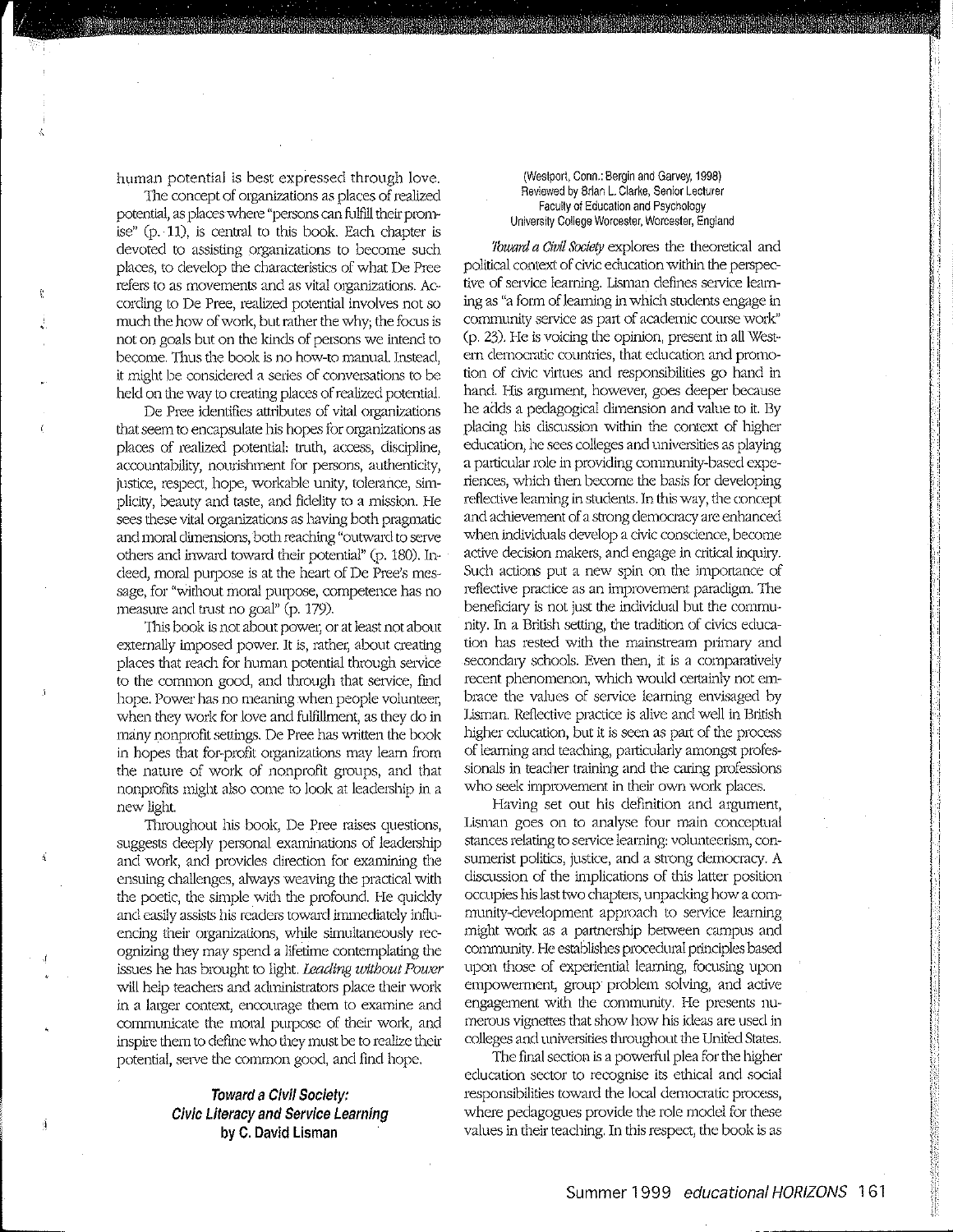, much about how students in higher education should learn and how teachers should teach as it is about creatiog a more civil society. This perhaps is the book's one weakness, the lack of a cogent critique of what constitutes a civil society. This very readable book will appeal not only to teacbers engaged in community-based education, but to that wider university audience which wants to create a more critically reflective student body and recognises in its own teaching the values espoused by Dewey.

#### And There Were Giants in the Land: The Life of William Heard Kilpatrick by John A. Beineke (New York: Peter Lang, 1998) Reviewed by O. L. Davis, Jr., College of Education University of Texas, Austin

I accepted the reality of giants, individuals whose immense prominence towered over most other people. I just don't believe that I ever had seen one. Then, on a Saturday night in Boston forty-six years ago, a uniformed sailor on liberty from Navy OCS, I decided to attend a meeting of the John Dewey Society. I chose a second-row seat. Evetyone's eyes sought out the frail, older man with the massive shock of white hair who sat alone on the stage. He was William Heard Kilpatrick, professor emeritus, Teachers College, Columbia University. I do not remember the nature of his address that evening, but I remember listening in awe. The circumstance was near unthinkable: I, only a few weeks away from being a teacher in distant Texas, was hearing William Heard Kilpatrick. Years later, I continue to believe that I was in the presence of greatness that night.

*AB* I read John Beineke's new biography of Kilpatrick, I sensed much the same feeling that I experienced years ago. This time, however, a more experienced teacher, I attended to Kilpatrick's career and words with special care. In addition, I came to know Kilpatrick--the man, the professor, the author-in greater detail. Certainly, I better understand both the man and his ideas as well as the context in which he lived. I know better how he became and remained the voice of Progressivism in American education.

This comprehensive biography easily replaces Samuel Tenebaum's 1951 biography. To *be* sure, Beineke had first access to Kilpattick's long-sealed diaries, a rich trove of his commentary about daily events, personal insights, musings, and reflections. He also talked to Kilpatrick's heirs and some of his students and used oral histories of some of his contemporaries. To his great credit and to our benefit, Beineke has mastered the abundant research evidence to write a narrative that acknowledges the power of Kilpatrick's work and its worth as well as it tells the absorbing story of this highly productive and influential educator.

This biography captivated me. I checked references. I reread portions. I wrote margin notes. When 1 finished the final chapter, the volume had met my major criterion for a successful book: I felt filled, I knew much more than I had about Kilpatrick, and I wanted to know more.

For example, why did Kilpatrick not revise and reissue his *Foundations of Method?* This book, written in 1925 for his popular 'reachers College course of the same name, was studied by thousands of teacher candidates across the nation. Much of Kilpatrick's interpretation of *Dewey's* philosophy was developed or expanded in this book. With some helpful clues from Beineke, I believe that Kilpatrick abandoned the findings of this book because he came to disagree with Edward L. Thorndike's behaviorist psychology, on wluch much of *Foundations* was based. He may also have seen the emptiness of some of his own syllogisms. These are mere conjectures, however, in the absence of direct evidence.

Of course, Reineke's book also enables readers to understand the influence of Teachers College on American education during Kilpatrick's tenure. Kilpattick's own prominence too easily and incorrectly makes TC seem only a bastion of progressive education. The in-house disputations and squabbles among Kilpatrick and his colleagues refute this simplism, however. Kilpatrick, to be sure, likely taught more students and he certainly drew a higher salary than did any other professor at the college. Nevertheless, he was only one of several distinguished educational giants on the TC faculty. His Deweyan progressivism was counterbalanced, for example, by George Strayer's concern for economic efficiency and William Chandler Bagley's emphasis on essential knowledge. These and other TC professors attracted students and renovvn, even in their differing advocacies, and they, Teachers College, and American schooling prospered.

This biography will be the standard work on William Heard Kilpatrick for many years. It deserves that status. As good as it is, and it is very good, it probably will not be the final word. Both Beineke and Kilpatrick understood that prospect. On the final page of the text, Beineke quoted from Kilpatrid<'s *Foundations of Method,* "Reached the end? We haven't reached the end. There's plenty more. We have merely paused. It is the term that has ended."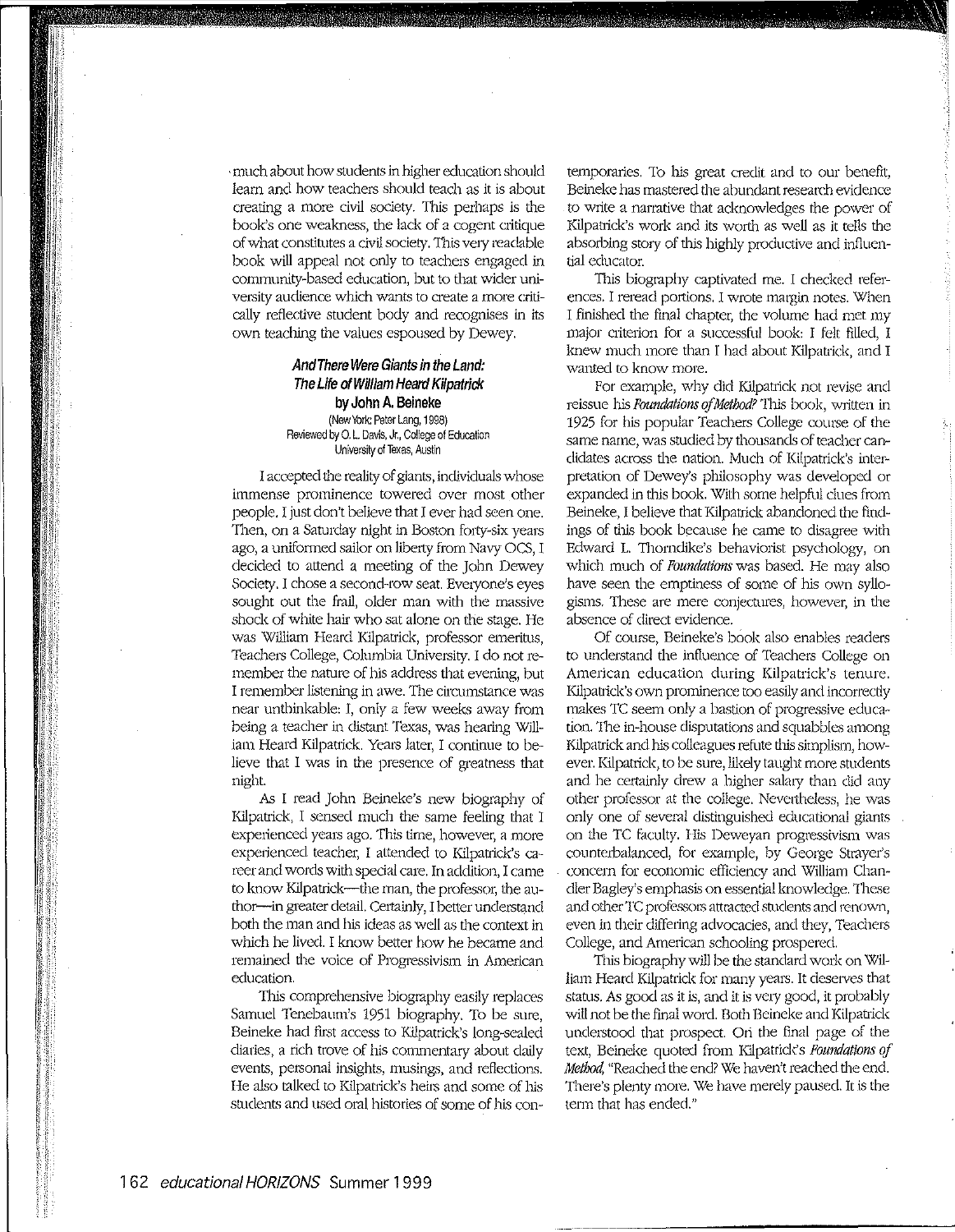## The **Cutting Edge**

Gary K. Clabaugh

### Service Learning: The RightThing for the Wrong Reasons?

It is a deep and abiding truth that in helping others we help ourselves. Among the many benefits is knowledge. We learn things about others, life, and ourselves that are enriching, even ennobling.

Perhaps that's the hope for service learning. By setting up situations where students help others, we hope they will gain this fulfillment. But when students are forced to serve, when they're made to do the right thing for the wrong reasons, personal growfu fades away and less desirable lessons take their place. And the foremost of these lessons is to do as little as possible.

For instance, I asked a college freslunan to tell me about the forced service imposed on him in a religion class in high school. He hesitantly confessed that be performed no service whatsoever. Resenting the requirement, he just made things up and forged the requisite signatures. When that got to be too complicated, he dropped the class.

Besides learning escape and evasion techniques, what else do you suppose this fellow learned from his forced "service" experience? Perhaps that deception is better than servitude. Maybe that cheating can be difficult and demanding. But whatever he leamed, it wasn't what his teacher had in mind

I also asked a recent college graduate to tell me about his compulsoty setvice. He too eventually went AWOL. But let's let him speak for himself.

*':4s pmt of nry class work* fo•· *creative writing I was required to engage in some form of 'charitable' behavior. I* chose the *VA*. hospital because it was one of the only activities given on the list of suggestions that did not require work*ing with the homeless and or terminally ill AIDS patients.* 

*"We were required to 'wlunteer' at /ecii,t twice a week for approximately an hour and fifteen minutes at a time. JUs was in lieu* 'If *class. During this time we were to keep a journal detailing our experiences.* 

*"Afler about* two *weeks. of force feeding hed1itlden veterans with Alzheimer's and watching the nurses and on:lerltes act abusively towards them,* Iflgw~d *out that no one was really keeping track of my comings and goings. Consequently, I spent the rest of that semester playing Msbeein tbe park and drinking heerwith my .fiiend (who was the other VA. hospital wlunteei).* 

"At the end of the semester I wrote a moving stxty*flve-pagejoumaltlellliling the triumph'lfthe human spirit over the horrors of Alzheimer's disease. The entire journal was WJitten over two evenings. I received a "B+" in the class."* 

Clearly, this young man learned to do as little as possible too. But what else did he learn? When I asked bitn that, this was his response:

*"I learned that it is not good to get old. I learned that regardless of how hemic, young, vilile, or succesiful you may have been at one point in your life, you can still end up slowly dying in your own waste whilst being playfully* 

When students are forced to serve, when they're made to do the right thing for the wrong reasons, personal growth fades away and less desirable lessons take their place.

Gary K. Clabaugh is a professor of education at La Salle University in Philadelphia, Pennsylvania. He directs La Salle's Graduate Program in Education and coordinates arts and sciences graduate programs.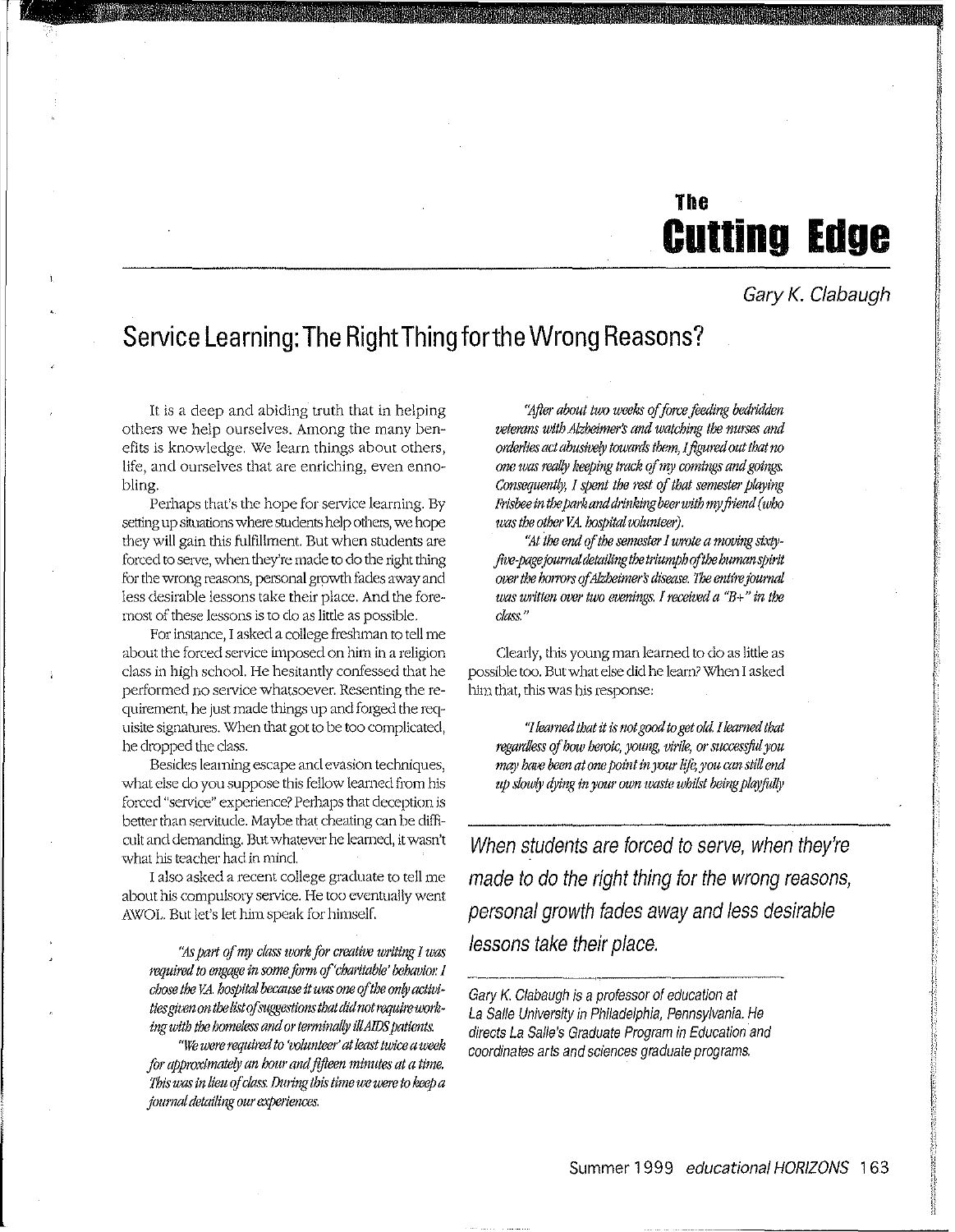mocked by gelatinous middle-aged nurses in comfort*ab/eshoes.* 

*'11earned thatweaknessmakesmeuncott!forlllble. !learned that sewre illness makes me U1u;on1fmtakle. I learned that people treat old folks like children. I learned that'1!nsure" (high pmteinliquitlfoodsupplement) does not fc<>le as bad as one migbt think.* 

*"1be most impwtant lesson of the entim thing was thetit is not good to* be *so old ant/;ick tbatyou are unable to take care of yourself. One cannot help but think that these poorfolks UJO!i!d* be *better 'Iff dead* 

*"Keep in mind that they were veterans and war heroes as* well. Jbink *about tbe level qf ca1v qffmrled to your amrage]oe.* "

These are important realizations, but should he confess them to his professor? She was his creative writing teacher, not his analyst, and one wonders whether such intimacy is either appropriate or wise.

> Yes, when it comes to forced setvice, students rarely learn what is planned. That's a major reason why students routinely write what they think the teacher wants to hear in their journals. Another reason for this deceptive fiction is it's unwise to trust the person who dragooned you into setvitude in the first place. Irs a perfectly rational response for anyone who is dealing with someone who has the power to impose things on them then grade the results.

> Admittedly, forced service "volunteers" can learn things of value. Sometimes it's as simple as discovering that they actually like what someone initially forced them to do. But the learning can be very personal and entirely too revealing. You'll recall, for example, the second student I interviewed said,  $\mathcal I$ *learnedtbatweaknessmakesmeuncomjOI'table.IIearned that sevem /Uness makesmeuncon1fortable.* "These are important realizations, but should he confess them to his professor? She was his creative writing teacher, not his analyst, and one wonders whether such intimacy is either appropriate or wise.

> There are other complications in truthfully repotting what one has learned from forced setvice. If a student is drafted into providing service to the afflietecl, hard up, or decrepit, for instance, he or she might conclude that America is a heartless land of barbarous inequalities. Or he or she might decide that America's power elite secretly disdains self-sac

rifice and throws crumbs to the sid<, penniless, and aged just to keep them subdued. But what happens if they report this and it turns out that the teacher thinks Rush Limbaugh is right, or is a charter member of the 700 Club?

It is these sorts of things that make service learning journals outstanding worl<s of fiction. Although, to be fair, students have been concocting stories for their teachers long before service learning became faddish. Consider the experience of two sisters I know. A despotic parochial elementary school nun required the older sister-we'll call her Sally-to write an essay on what she wanted to be when she grew up. Having sized up her teacher as a humorless, dull-witted, true believer, Sally and her younger sister cooked up a cockamamie story. It was an account of how Sally longed to be a nun, but came to realize it required more moral strength and piety than she could muster.

I was there when these partners in crime concocted this bald-faced lie. They laughed until they nearly wet themselves. "Is this too much?" one would giggle after writing something shamefully saccharin. "No, no, she'll go for that!" the other would gleefully reply. They preclicted the paper would receive an "A," and it did.

Yes, students have made up baloney for their teachers for a long, long time. But forced service learning journals usually are the most creative writing kids will ever do in school. Students of even limited intelligence arc smart enough not to expose individual vulnerabilities and deep feelings about this bondage to the very person who imposed it-particularly when that person holds a grade over their heads.

In concocting these deceptions students learn how to figure out what the "boss" wants. "They learn how to obey, or at least pretend to. They learn how to put up with ridiculous impositions. They learn how to pretend to care. They learn how to smile when they are resentful. All practical things to know--particularly if you want to work for corporate America. But is this hidden curriculum what those imposing the requirement have in mind?

Here is an even more perverse feature of forced service learning requirements. They can be used to establish or maintain domination. "I know what she wants me to think," reflects the student, "so I had better put that in my journal." It's like a kid getting caught doing something he shouldn't in school. "What are you doing?" asks the teacher, who knows perfectly well. "Nuthin'," the kid says sheepishly. ''Come on, I wasn't bom yesterday!" responds the teacher: "No, really, I wasn't doin' nuthin'." What's behind the teacher's nonquestion and the student's transparently false response?

II. [,. **Internet**